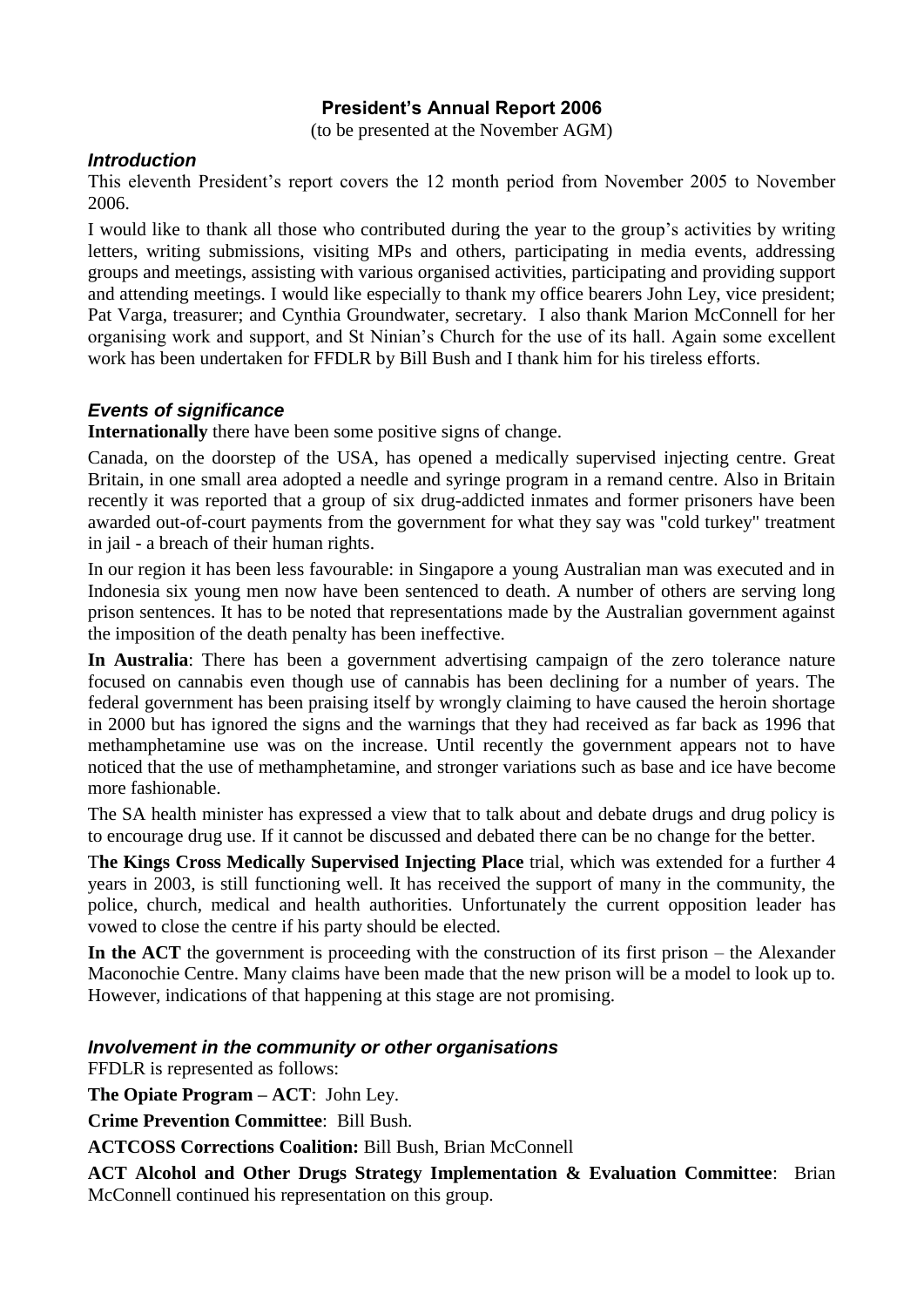**DIRECTIONS:** Brian McConnell is a member of the Board of this drug user support and education service agency.

**ADCA Reference Group:** John Ley is represented on the Prevention and Community Education Reference Group.

## *Representations*

## **FFDLR members met with and made representations to the following:**

- Brian McConnell, John Ley and Marion McConnell met with the new ACT Chief Police Officer for an exchange of views.
- Meeting with ACT Health Minister 1 February 2006
- Bill Bush and Brian McConnell met with the ACT Chief Minister's chief of staff and discussed a press release issued by the Prime Minister about a proposal relating to cannabis and mental health that was to be raised at a COAG meeting.
- Brian McConnell took up in correspondence with Senator Ellison the issue of police cooperation with Indonesia and the Bali Nine.
- Brian & Marion McConnell, John Ley and Joan Westaway met with Karen Lenihan the C.E.O of the ACT Alcohol and Drug Programme to discuss changes that were being implemented in that service.
- Marion McConnell & Bill Bush met with Bishop Pat Power to seek assistance in inviting Father Peter Norden, a Jesuit Priest from Melbourne, to be a Speaker at our Drug Action Week forum.
- Marion McConnell & Bill Bush met Senator Lyn Allison in October 06 to discuss the remembrance ceremony and Commonwealth drug issues and with Bishop Pat Power concerning the remembrance ceremony.
- Bill Bush, and Brian and Marion McConnell met with ACT Health Minister, Katie Gallagher to discuss health policies and services in the ACT prison.

#### *Submissions*

FFDLR made the following submissions during the year:

- Submission to the Project Management Group on the National Cannabis Strategy.
- Submission and oral presentation to the Inquiry to the Joint Committee on the Australian Crime Commission into Amphetamines and other Synthetic Drugs.
- Submission and oral presentation to the Joint Parliamentary Committee of the Australian Crime Commission. A Supplementary Submission was provided following the oral presentation.
- Submission to the Australian Government Attorney Generals Office about the review of Australia's mutual assistance

#### *Conferences, Seminars and Inquiries Attended*

- Bill Bush attended workshop at University House on restorative justice and young people in November 2005
- Several members attended the meeting of the Australian Parliamentary Group for Drug Law reform. The speakers included, Mal Washer Zero-tolerance: a Practitioner's Perspective, Brian McConnell (Introduction), Dr Andrew Byrne [\(Medical Aspects of Drug Law Reform\)](file:///C:/Documents%20and%20SettingsBrianMy%20DocumentsMy%20Websadlrfparl2205.ppt), Rev'd Harry Herbert [\(Medically Supervised Injecting Centre\)](file:///C:/Documents%20and%20SettingsBrianMy%20DocumentsMy%20WebsadlrfHarryHerbertonMSIG.pdf), David McDonald [\(At the](file:///C:/Documents%20and%20SettingsBrianMy%20DocumentsMy%20WebsadlrfDMcD_Aust_Parliamentary_Gp_02Dec05.ppt)  frontiers of Harm Reduction - [Prisoners' Rights to Health and Safety\).](file:///C:/Documents%20and%20SettingsBrianMy%20DocumentsMy%20WebsadlrfDMcD_Aust_Parliamentary_Gp_02Dec05.ppt)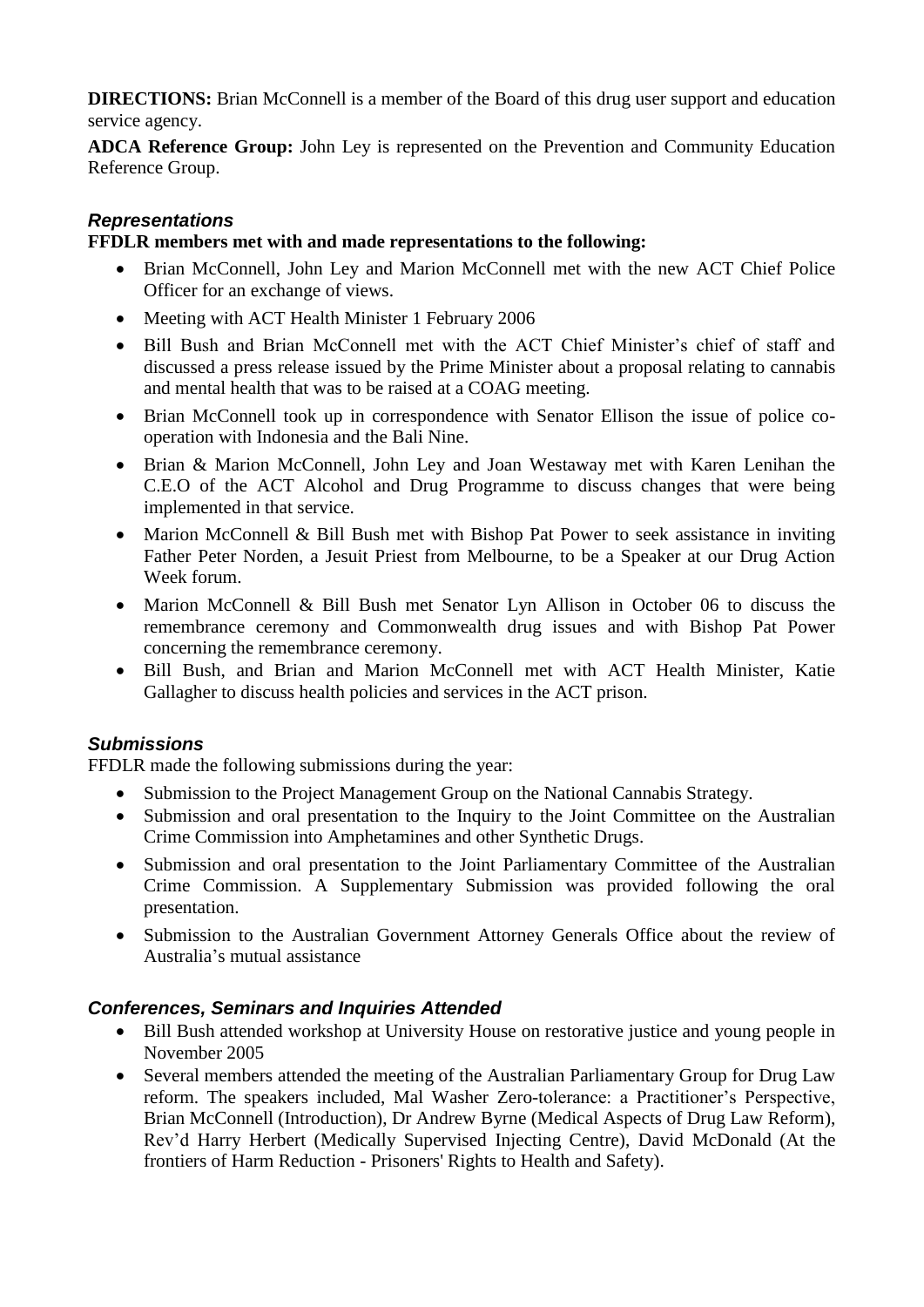- Brian and Marion McConnell attended a seminar on Grandparents parenting grandchildren because of drugs.
- Brian & Marion attended the Drug Policy Modelling Project in Sydney. The Project looks at the bases for developing Drug Policies using research and evidence and how to get best value for money for use in Drug Policy. The Colonial Foundation funds the project. Alison Ritter will be asked to speak at a future meeting.
- Bill Bush attended the ACTCOSS Conference: This conference is held every two years. A dominant issue at the conference was housing particularly the increasing number of people with mental illness attempting to access public housing and the reduced funding.
- Family Drug Support 'Mulgoa' Weekend: Bill Bush and Cynthia Groundwater attended. Guest Presenters informed attendees about some mental health issues and gave up to date information on methamphetamines, including 'ice'.
- ACTCOSS Prison Forum Bill, Marion, Brian and John attended the forum. It was run mainly for service-providing organizations, most of whom expressed pessimism about the prospects of the prison succeeding in its objectives.

## **Published opinion pieces**

- Prison of political correctness still distorting drug use by Bill Bush in the Canberra Times on 9 November 2005
- Cracking down on cannabis: mental health: new battlefront abstinence or harm minimisation? by Bill Bush in The Age on 13 Feb. 2006
- Kids at risk: why we are failing by Bill Bush in the Canberra Times in Sept. 2006

## *FFDLR Awareness raising activities*

- Nov 05: Bill bush spoke at a forum at the ACT Assembly organised by CAHMA on "How" to talk about a prion NSP in polite society and not be shunned".
- March: Andrew Macintosh, Deputy Director Australia institute spoke at a public meeting at the ACT Legislative Assembly about Methamphetamines, Mental Health and Drug Law Reform. The meeting was sponsored by Mary Porter, MLA and was well attended.
- May: Bill Bush spoke to a meeting of the Independent Scholars Association on "Scholarship in a stormy sea: survival in the passion and politics of drug policy
- May: Brian McConnell spoke at the Wesley uniting Church Can drug law reform make things better?
- June: Drug Action Week: Father Peter Norden spoke at a public meeting at the ACT Legislative Assembly about Prisons, Drugs and Mental Illness: must they always go together? The meeting was sponsored by Mary Porter and about 100 people attended.
- November 2006: Presentation on harm reduction versus tough on drugs at an ACT high school.

#### **Talks at FFDLR meetings**

- April: Bill Bush spoke to our meeting about the new A.C.T. Prison, about the most recent meeting of the ACT Crime Prevention Committee at which John Paget, Head of the Prisons Project, gave a presentation.
- May: Victor Martin, Deputy Public Advocate, spoke about 'Advocating for people with impaired decision making ability – do drugs play a part?'
- July: Bruce & Prashant Munro reported on the International Conference on the Reduction of Drug Related Harm held in April and about the contact he had made with a Canadian activist group "From Grief to Action".